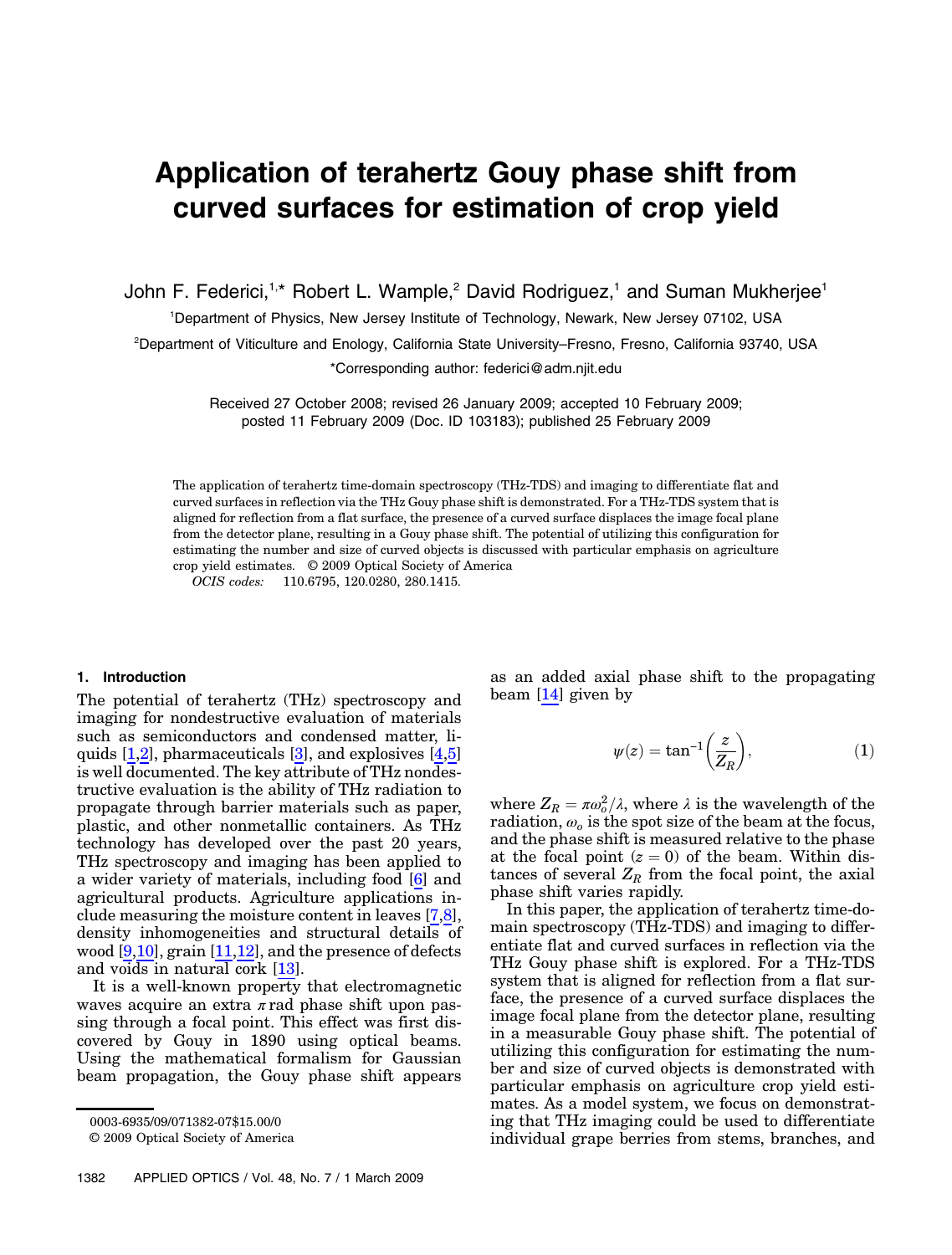leaves. Using a laboratory THz imaging system, we follow the development of grape clusters from the formation of flowers (May) through harvest (September). The differentiation, which results from a Gouy phase shift from the curved berry surface, occurs early in the growing season while there is little foliage on the grape vines and continues until harvest.

This paper is organized as follows: methods and materials are described in Section 2. The results and implications of the presented results are presented in Section 3. Adaptation of the work presented here for crop yield estimates is presented in Section 4. Concluding remarks are presented in Section 5.

## 2. Methods and Materials

Niagra grape samples are acquired from a single 12 year old vine grown in central New Jersey. Samples are collected in the early morning. A section of vine including clusters, leaves, and stems is cut. After the initial cutting, the sample is cut again with its end submerged in water to eliminate any air bubbles that may have formed in the stem during the initial cut. During transportation to the laboratory and imaging experiments, the sample's stem is kept immersed in water to prevent drying of the sample during experimentation. Imaging experiments are typically completed within 3 h of cutting.

The THz reflection images of flowers, berries, stems, and leaves are acquired with a T-Ray 2000 Spectroscopy and Imaging system (Picometrix, Inc). Details of the THz time-domain method may be found in Ref. [1]. The system has a bandwidth of roughly 0.1 to 2.5 THz, corresponding to a wavelength range of 0.12 to 3 mm. A pair of silicon lenses (7.62 cm focal length) focuses the THz radiation to a spot at which the sample is placed. The angle between the incoming and reflected THz radiation is roughly 35°. The imaging system consists of a pair of computer controlled linear translation stages  $(1 \mu m$  resolution). The THz images are acquired by recording the THz reflected pulse at each sample position. A reflected pulse from a gold mirror is used as a reference. THz images are formed by measuring the full time-domain waveform within an 80 ps time window. The waveforms presented are an average of 10 individual waveforms. The sample is mechanically scanned in two directions at the focal point of the THz to generate an image one pixel at a time. Typical step sizes are  $100-500 \mu m$ . Roughly 1 h is required to image a  $7 \text{ cm}^2$  area with a  $300 \mu \text{m}$  step size.

Both the phase and amplitude of the THz radiation as a function of frequency are acquired through a Fourier transform of the time-domain data. The silicon lenses introduce a small secondary pulse (located at ∼62 ps in Fig. [3,](#page-2-0) below) due to multiple reflections of the THz beam in the lenses. When the timedomain data are Fourier transformed to the frequency domain, the multiple reflections would appear as interference fringes in the THz spectra. The fringes have been removed from the THz spectral data.

## 3. Results and Discussion

The THz reflection image of a group of three berries is shown in Fig. [1.](#page-1-0) The THz image is generated by measuring the total THz reflected power in the <sup>0</sup>:3–0:<sup>4</sup> THz bandwidth at each pixel. Pixels corresponding to large THz reflection are colored white. Black corresponds to no THz reflection detected. The brightest portion of the berry results from a specular reflection of the THz radiation from that particular location on the berry into the THz detector. It is well known that the water content in the leaves attenuates THz radiation. However, grape leaves transmit roughly 25% of the THz power at 200 GHz. To illustrate the potential of imaging grape clusters through a thin canopy, Fig.  $1(D)$  $1(D)$  illustrates an image of a grape berry hidden behind a grape leaf.

In order to understand the differences in the THz reflection of berries, leaves, and stems, we examine the spectral shape of the reflectivity at various positions of the samples. Figure [2](#page-2-1) shows the reflectance spectra of the three berries and the leaf and stem. All of the spectra are from locations on the samples that exhibit a relative maximum in the THz reflectivity. In Fig. [2](#page-2-1), it is clear that while there is some variability in the spectral reflectance of the berries, the magnitude and spectral shape of the reflectance are consistent among the three berries. In comparing the berries to the leaves and stems, the magnitude of the E-field reflectance of all three is typically in the 15–25% range. While there are spectral differences among the three in the magnitude of the reflectance, experimentation with many samples suggests that there does not appear to be any consistent trend that would allow one to differentiate among the three purely based on the magnitude of the reflectance.

In examining the phase of the reflected THz radiation, berries can easily be distinguished from stems

<span id="page-1-0"></span>

Fig. 1. (Color online) (A) Visible image of three grapes from 18 June. The toothpick in the picture is used to hold the sample fixed during the image acquisition. (B) Corresponding THz image. The image is 137 by 83 pixels. Each pixel is 0:3 mm square. THz images are based on average transmission between <sup>0</sup>:15–0:2THz of a grape (C) and a grape hidden behind a grape leaf (D).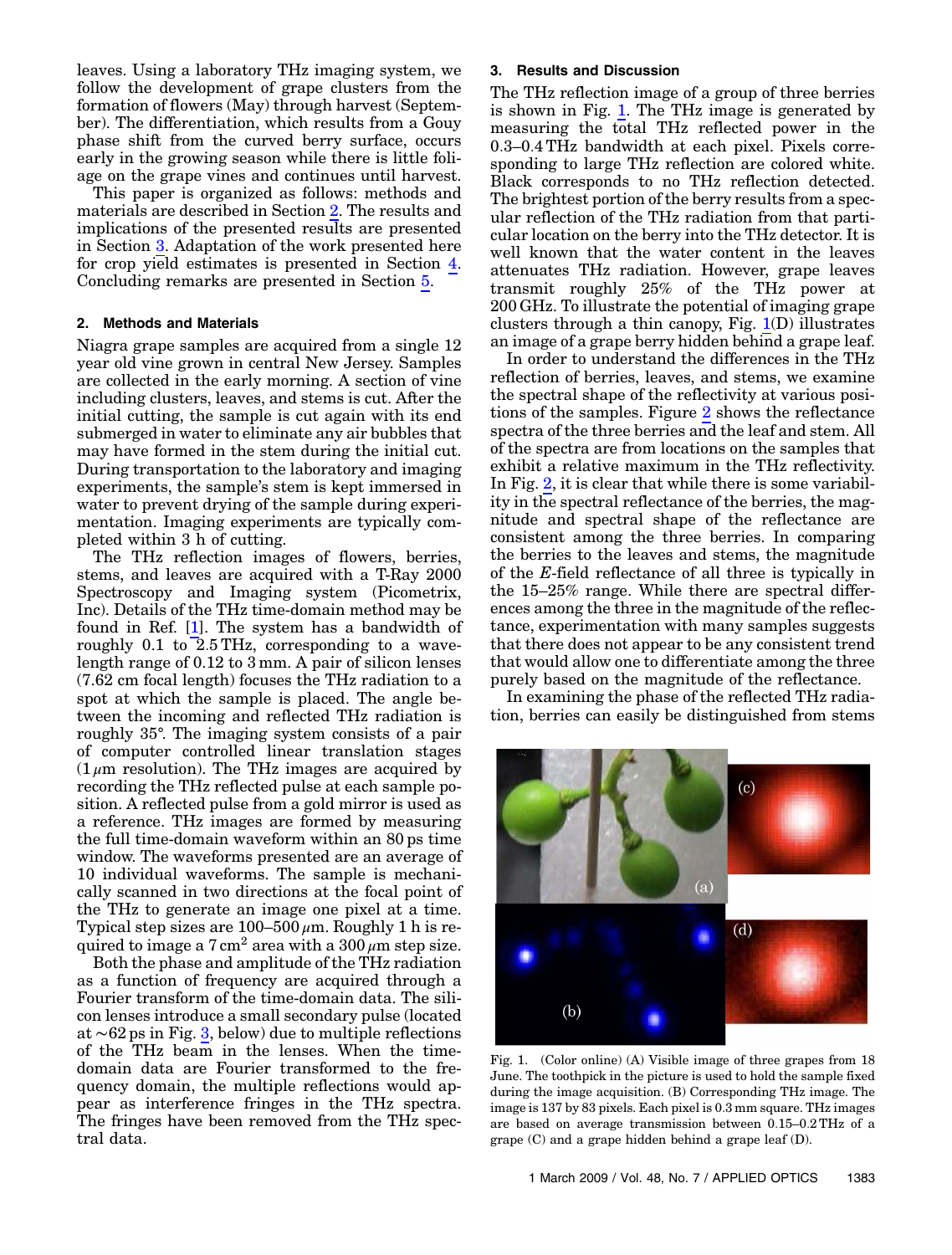<span id="page-2-1"></span>

Fig. 2. (A) Comparison of the reflectance spectra (bottom three curves) of a berry (black), leaf (dark gray), and stem (light gray). The sharp peak near 0:557THz is an artifact of absorption by ambient water vapor in the air. The spectra of the reference are shown in the dashed top curve. (B) Reflectance spectra of the three grapes (18 June) of Fig. [1.](#page-1-0) The interference fringes from multiple reflections in the silicon lenses have been removed. The signal THz signal from the berry is about 2 orders of magnitude above the noise floor of the THz system at 0:5THz.

and leaves. Figure [3](#page-2-0) shows a comparison between typical time-domain waveforms from a berry, leaf, stem, and reference flat gold mirror. Since the time location of the THz peak depends on the distance between the sample and the THz transmitters/ receivers, we have shifted the time-domain waveforms in time and normalized their peak amplitudes to better compare their shape. In examining the time-domain waveforms of Fig. [3](#page-2-0), clearly the berry'<sup>s</sup> phase appears to be shifted with respect to the others. (Moreover, since the phase of the reflections from both the leaves and stems coincides with that from the reference mirror, a field system could use either of these reflections rather than a gold mirror as a reference.)

In determining the origin of the THz phase change upon reflection from the berries, tests were conducted to eliminate the possibility that details of the berry structure were responsible. If the skin of the berries was removed, similar THz waveforms and phase shifts were measured. Similar results have been obtained with a variety of thin-skinned, high-water-content fruit such as blueberries and cherries. Therefore, the properties of the THz reflection do not appear to be strongly dependent on the type of fruit that is imaged or on the details of the fruit's skin.

<span id="page-2-0"></span>

Fig. 3. (A) Comparison of THz time-domain waveforms (18 June) of the reference (middle trace), stem (upper), and leaf (lower) (B) reference (lower trace) and grape (upper trace). The time axes and amplitudes have been normalized for comparison of the pulse shapes. The traces are offset in the vertical direction for clarity. The reflection spectra of Fig. [2](#page-2-1) are calculated from the magnitude of the Fourier transforms of the time-domain data. The small peaks in the data near 62 ps are from multiple reflections within the silicon lenses.

The phase change in THz reflection from berries can be explained by the Gouy effect [14,15]. An equivalent (transmission) optical system to our reflective experimental configuration is shown in Fig. [4](#page-3-0), in which the berry is modeled as a diverging lens. The effective focal length of the diverging lens is related to the radius of curvature of the berry's surface by  $f_g = R_g/2$ . Referring to Fig. [4](#page-3-0), in the absence of the berry (e.g.,  $R_g \rightarrow \infty$  so  $f_g \rightarrow \infty$ ), the THz light is focused onto the THz receiver. For finite values of  $f_g$ , the THz radiation focuses at a point behind the detector location. Since the phase of the THz radiation varies significantly near a focal point according to the Gouy effect, the phase of the detected THz radiation will be altered substantially by the presence of the diverging lens. Figure  $4(B)$  $4(B)$  illustrates the change in the phase as a function of distance from the focal point of the light. In the plot, the distance  $Z_R$  is defined as  $Z_R = \pi \omega_o^2 / \lambda$ , where  $\lambda$  is the wavelength of the radiation. Note that if the detector is located before the light comes to a focus, the phase shift approaches  $-\pi/2$ .

We determine the phase of the THz wave at the THz receiver (RX) using the ABCD matrix method [14,15] to propagate Gaussian beams through the optical configuration of Fig.  $4(A)$  $4(A)$ . For this analysis we assume that the input beam at L2 is collimated (radius of curvature of the wave infinite) with a spot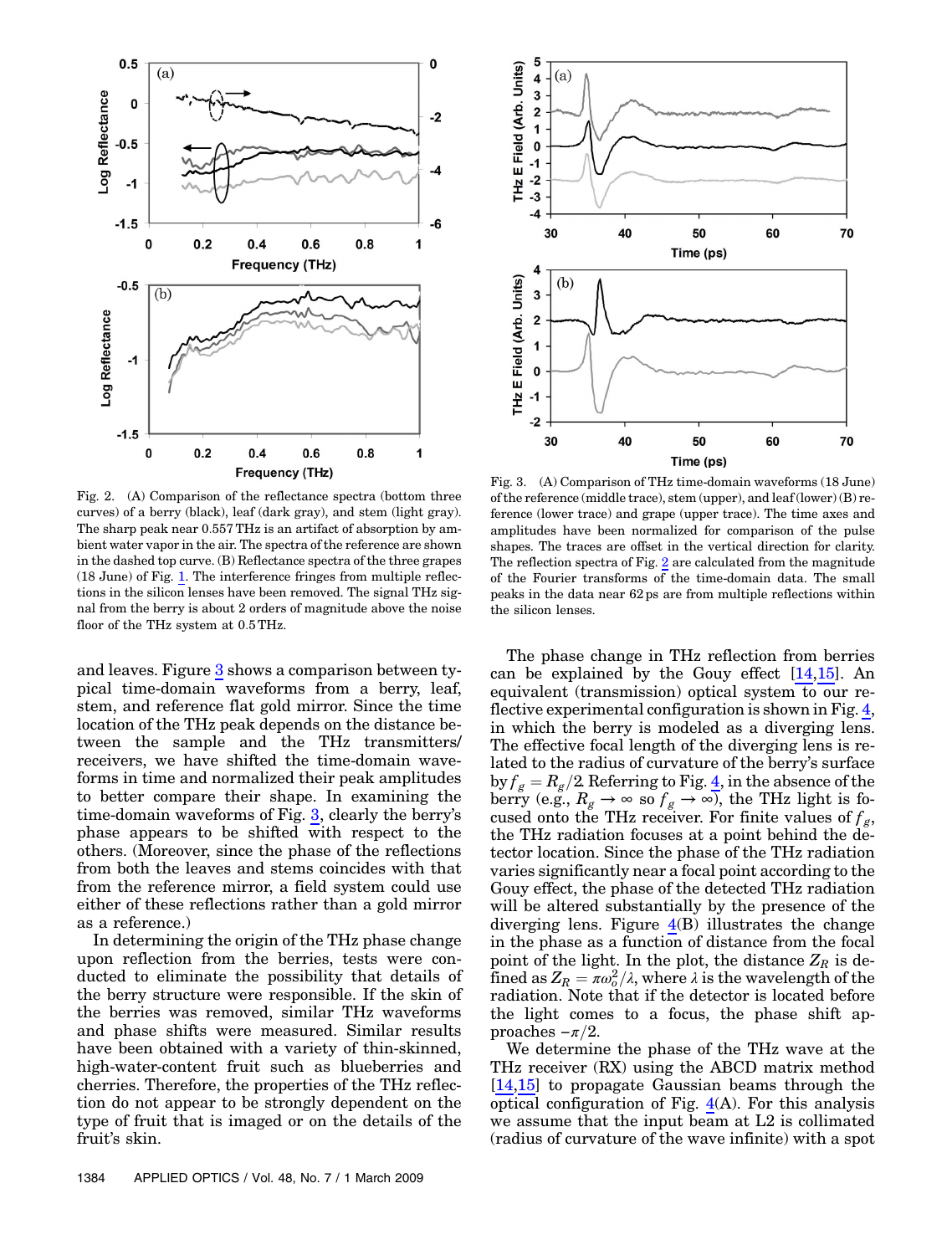<span id="page-3-0"></span>

Fig. 4. (Color online) (A) For simplicity, the experimental reflective geometry is analyzed as a transmission system. The diverging lens (d<sub>1</sub>) with focal length  $f_g$  in the figure represents the grape. THz radiation is emitted from the THz transmitter (TX) and collimated by lens L1 to a beam diameter of  $\omega_0$ . Lens L2 (focal length f) focuses the THz radiation, while lens L3 (focal length  $f$ ) collects the THz beam after focusing. In the absence of the diverging lens, lens L4 focuses the THz radiation on the THz receiver RX. When the diverging lens is present (dashed line), the THz radiation focuses at a point Z beyond the THz receiver. (B) Plot of Gouy phase shift as a function of distance Z. The optical configuration including the berry corresponds to a negative distance Z. (C) Measured reflected THz waveform from a typical grape (solid black curve). The dashed black curve corresponds to an added correction for the frequency dependent reflectivity of the berry but no correction to the phase shift. The addition of a  $-\pi/2$  phase shift (gray curve) accurately reproduces the measured waveform.

size of  $\omega_0$ . The propagation matrices to propagate a Gaussian beam from L2 to the THz receiver can be written as

<span id="page-3-1"></span>
$$
\begin{bmatrix} A & B \ C & D \end{bmatrix} = \begin{bmatrix} 1 & 0 \ -1/f & 1 \end{bmatrix} \begin{bmatrix} 1 & f + d_1 \ 0 & 1 \end{bmatrix} \begin{bmatrix} 1 & 0 \ -1/f_g & 1 \end{bmatrix}
$$

$$
\times \begin{bmatrix} 1 & f - d_1 \ 0 & 1 \end{bmatrix} \begin{bmatrix} 1 & 0 \ -1/f & 1 \end{bmatrix} \bullet \begin{bmatrix} 1 & d_2 \ 0 & 1 \end{bmatrix}
$$

$$
\times \begin{bmatrix} 1 & 0 \ -1/f_o & 1 \end{bmatrix} \begin{bmatrix} 1 & f_o \ 0 & 1 \end{bmatrix} .
$$
 (2)

The Gaussian beam parameters at the RX are given by

$$
\hat{q}_{\text{RX}} = \frac{A\hat{q}_0 + B}{C\hat{q}_0 + D},\tag{3}
$$

where

$$
\hat{q}_0 = i \frac{\pi \omega_o^2}{\lambda_0};\tag{4}
$$

<span id="page-3-2"></span> $\lambda_0$  and  $\omega_o$  are the vacuum THz wavelength and spot size of the Gaussian beam, respectively. The phase angle of the Gaussian beam at the RX may be written as

$$
\exp(i\psi) = \frac{A + B/\hat{q}_0}{|A + B/\hat{q}_0|}.\tag{5}
$$

In calculating the ABCD matrices, we make the assumption that the diverging lens (berry) is at the focus of the THz radiation so that  $d_1 = 0$ . Furthermore, we assume that the distance  $d_2$  and focal length  $f_0$ are chosen so that in the absence of the diverging lens, the THz radiation focuses on the THz RX.

Solving Eq. [\(2\)](#page-3-1) for the case of  $1/f_{g} = 0$  (i.e., no diverging lens present) gives  $A = 0$  and  $B = -f_0$ , while for  $1/f_g \neq 0$ ,  $A = f^2/f_0f_g$  and  $B = -f_0$ . The phase dif-ference can be expressed using Eq. ([5](#page-3-2)) as  $\exp(i\psi_g$  $i\psi_0$ , where the subscripts g and 0 refer to the presence and absence of the berry, respectively. Using the values for  $A, B$ , and Eq. ([5](#page-3-2)), the phase difference can be written as

<span id="page-3-3"></span>
$$
\sin(\psi_g - \psi_0) = \frac{-f^2/f_o f_g}{[(f^2/f_o f_g)^2 + (\lambda_o f_o / \pi \omega_0^2)^2]^{1/2}}.
$$
 (6)

In estimating the phase shift for our experimental configuration,  $f = f_0 = 7.6$  cm,  $f_g = 0.25$  cm, and  $\omega_0 = 4$  cm, the first term in the denominator of Eq.  $(6)$  $(6)$  $(6)$  is much larger than the second. Consequently, the phase difference is essentially independent of the THz frequency with a value of  $\psi_g - \psi_0 = -\pi/2$ .

Figure [4](#page-3-0)(C) shows the measured reflected THz waveform from the berry of Fig. [3](#page-2-0), as well as the predicted waveform based on Eq. ([6](#page-3-3)). The predicted waveform is calculated from the reference waveform in which the berry is replaced by a flat gold mirror. We correct for the frequency dependent magnitude of the reflectance using the measured reflectivity (Fig. [2](#page-2-1)) for a berry. This correction includes not only the effect of the frequency dependent reflectance from the berry's surface but also changes in the measured THz amplitude due to the defocusing of the THz beam on the receiver. When the phase correction of Eq.  $(6)$  $(6)$  $(6)$  is included there is excellent agreement between the measured and predicted waveform.

Ideally, one would like an accurate estimation of the crop yield months before harvest. Clearly based on the phase information, grape berries can be differentiated from stems and leaves. However, is this true throughout the growing season? To answer this question, we have measured the THz reflection images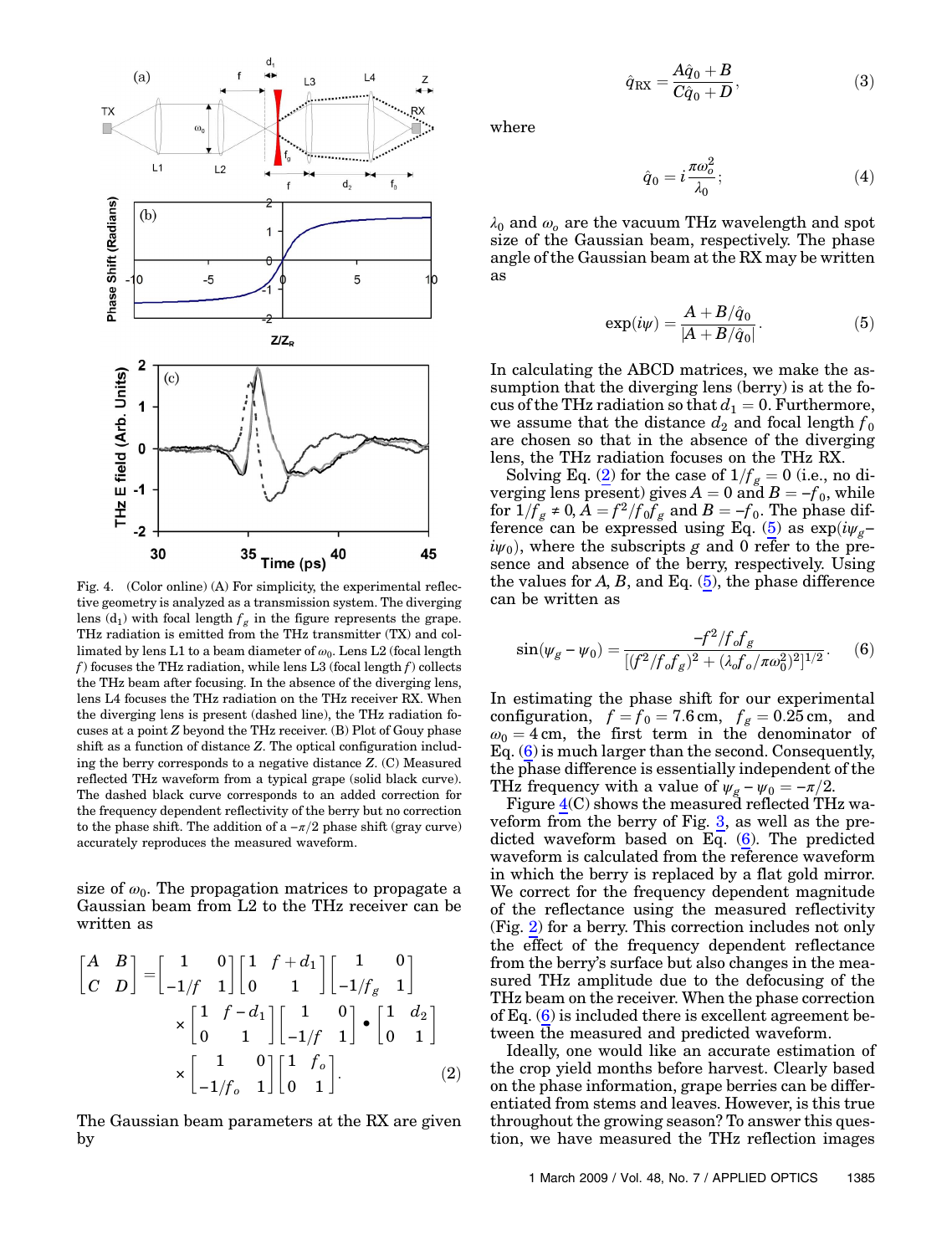from stems, leaves, and grape clusters prior to bloom and after fruit set, from early May until late August. Figure [5\(](#page-4-0)A) shows a visible image and THz timedomain waveforms from a flower cluster, stem, and leaf on 14 May. Unlike the time-domain pulses of Fig. [3](#page-2-0) from berries, the relative phase of the reflected pulses from the flowers, stems, and leaves are essentially the same as the reference. In contrast, samples taken just two weeks later [Fig. [5](#page-4-0)(B)] behave quite differently with respect to the THz reflection. At this point in time, the grape cluster is postflowering but preshatter. All of the flowers/berries are still present. During development, the moisture content should be different in some of the berries. Some berries will not mature and consequently at a later time will fall off the cluster (shatter). The time-domain waveforms of Fig [5](#page-4-0)(B) show that the berries have begun to form. The figure shows the waveform from a berry of the inset in comparison to the reference reflection from a flat gold mirror. Clearly, the phase of the reflection from the berry is shifted by  $-\pi/2$  rad relative to the reference. The phase of the reflections from the stems

<span id="page-4-0"></span>

Fig. 5. (Color online) (A) Typical THz time-domain waveforms from bright reflection pixels of the leaf, flower, reference, and stem (from top curve to bottom). Inset: visible image of a flower cluster on 14 May prior to bloom. (B) Comparison among the reference waveform (bottom trace), the reflected THz waveform from a berry (1 June) in the inset (middle), and the predicted THz reflection (top) from the berry.

and leaves, however, maintains the same relative phase as the reference. Based on the THz phase measurements, THz imaging can differentiate between berries and stems/leaves very early in the growing season (1 June). In examining typical time-domain waveforms from grape clusters from 1 June through harvest, the general trend persists of a  $-\pi/2$  phase shift from the berries relative to the reference. Timedomain waveforms from the stems/leaves also show a consistent trend of roughly maintaining the same phase relationship as the reference waveform.

Estimation of grape yield includes three factors: clusters per vine, berries per cluster, and berry weight. As illustrated above, THz imaging can detect the presence of berries, enabling a measure of the number of clusters per vine. The number of berries per cluster can also be estimated. However, one has to account for "shadowing" effects as discussed in Section 4. Using THz imaging, we can possibly also estimate the berry weight, although our estimate will be indirect. In essence, we will measure the geometric size of the berry and infer the weight of the berry by knowing that there is a strong correlation between the berry's size and weight [16]. The size of the berry can be estimated by measuring the curvature of the berry's surface from the THz images (e.g., Fig. [1\)](#page-1-0). The bright spots of Fig. [1](#page-1-0) correspond to specular reflection from the berry's surface and an accompanying  $-\pi/2$  rad phase shift. The reflection from any other location of the berry's surface is not specular. The tilt or inclination of the berry's surface at that point leads to the reflected pulse's following a slightly different path to the THz receiver. Consequently, the phase or shape of the detected THz pulse is distorted compared to the specular reflection from the berry.

Figure [6](#page-5-0) shows the distortion of the THz pulse as one moves away from the peak of the specular reflection. The THz image of the top left berry in Fig. [1](#page-1-0) is shown as an inset in Fig. [6.](#page-5-0) The specularly reflected THz pulse from the middle of the berry is shown in the bottom figure. The top figure shows the THz pulse shape from four points located 2 mm from the point of the largest specular reflection. Note that the shapes of these equidistant points are similar. If the surface of the berry were flat rather than curved, the THz image would be uniformly bright and the THz pulses from points A, B, C, and D would all be the same as the specular reflection pulse. By developing a relationship between the shape of the reflected THz wave and the local inclination or tilt of the berry's surface, one should be able to determine the radius of curvature of the berry, and therefore its approximate size.

## 4. Application of THz Gouy Phase Shift to Crop Yield Estimation

In this section, two central issues in applying THz Gouy phase shifts to crop yield estimations are discussed: (a) why use THz imaging rather than visible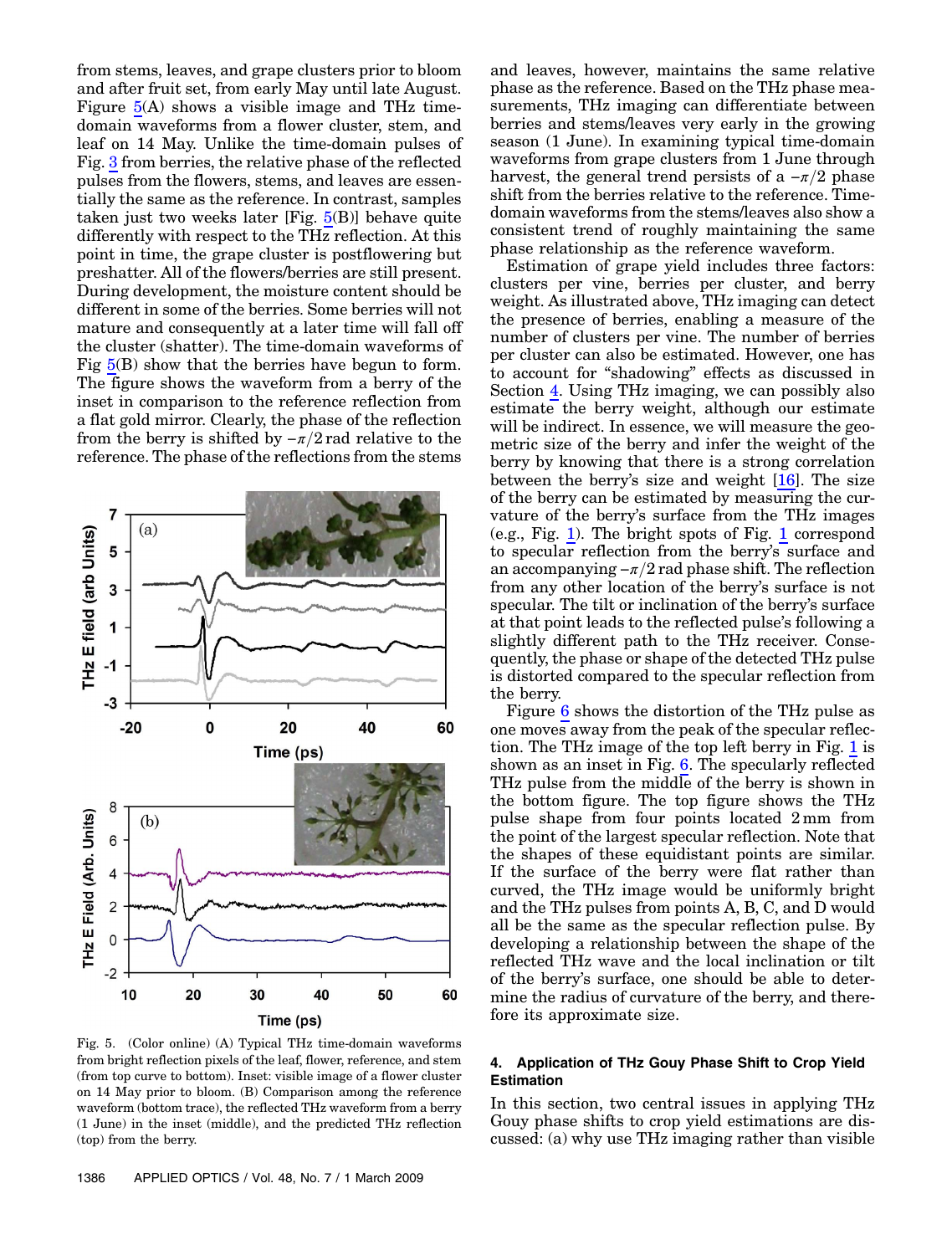<span id="page-5-0"></span>

Fig. 6. (Color online) Change of THz pulse shape with the local curvature of the grape's surface. The bottom plot shows the reflected THz pulse from the specular reflection from brightest part of the THz image (bottom inset). The top curves show the reflected THz pulses from positions A, B, C, and D, which are all 2 mm from the position of the brightest specular reflection. Note that the shapes of pulses A, B, C, and D are similar to each other but different from the specularly reflected pulse.

light imaging? and (b) what options are available for a real-time fieldable THz imaging system?

## A. THz Versus Visible Light Imaging

Remote sensing utilizing satellite or airborne imaging in several spectral bands has been applied to agriculture monitoring. Typically by examining the difference in light reflection at two or more visible or near-infrared spectral bands, estimations of foliage health can be used to estimate the crop yield. For example, the Normalized Difference Vegetation Index uses spectral data from <sup>580</sup>–<sup>680</sup> nm (corresponding to absorption from chlorophyll) and <sup>725</sup>–<sup>1100</sup> nm (corresponding to high reflectance from the leaf structure) to create images of plant growth, vegetation cover, and biomass production. In the case of crop estimation in vineyards, there is not a good correlation between multispectral satellite imaging and the crop yield; grape vines may be pruned several times in a growing season so that there is no strict correlation between the "greenness" of the foliage

or canopy size and yield. Moreover, since the grape clusters are typically partially covered by the canopy, direct visible imaging of the grape berries is difficult.

The current practice for estimating grapevine yield involves the random selection of a few vines within a vineyard and manually counting the clusters. Even if one considers increasing the speed of counting by visible imaging using cameras in the vineyard, the canopy must be first removed prior to acquiring visible images. The potential advantage of THz versus visible imaging is the ability of THz radiation to penetrate through a thin canopy in situ.

Using THz imaging (or visible imaging) to count the number of berries per cluster would probably be complicated by "shadowing" effects: A berry in the foreground will hide the presence of another berry behind it. It is generally accepted that the contribution of clusters per vine, berries per cluster, and berry weight to the final yield are approximately 60%, 30%, and 10%, respectively. It is difficult to accurately estimate a major contributor (60%) to the final yield since the number of vines selected for manual counting is typically less than 1%. Even if shadowing makes the estimation of the number of berries per cluster difficult, THz imaging still can be used to measure the number of clusters per vine and berry weight, which collectively determine 70% of the crop yield estimate.

### B. Prospects for Real-Time THz Imaging

The pixel-by-pixel imaging experiments described in Sections 2 and 3 are clearly too slow to be practical. Roughly 1 h is required to acquire the images with our current system. However, various real-time THz imaging systems have been demonstrated or are under development that might enable the images to be acquired in real time and on site. If a real-time imaging system were feasible, one would be able to sample a much larger fraction of the vines than could possibly be manually counted.

The THz imaging methods have been rapidly developing over the past 10 years [1]. Real-time THz imaging, in particular for concealed weapons and explosives detection, has been a very active area of development [4,5]. However, these systems are only beginning to be field tested. Since video-rate millimeter wave (MMW) imaging systems are more technically advanced than their THz counterparts, a near-term possibility for a fieldable system might be a video-rate active MMW imaging system. Numerous MMW systems have been developed and deployed for video-rate imaging of concealed weapons [17,18]. While these systems are below the THz frequency range, the upper limit (∼94 GHz) borders the lower bound of the THz frequency range (100 GHz). Since the Gouy phase shift  $[Eq. (6)]$  $[Eq. (6)]$  $[Eq. (6)]$  for a 94 GHz MMW imaging system would be  $-\pi/2$  for a 1 m standoff from a grape cluster, one could imagine a pulsed MMW imaging system that operates on similar Gouy phase shift principles as described in Section 3.